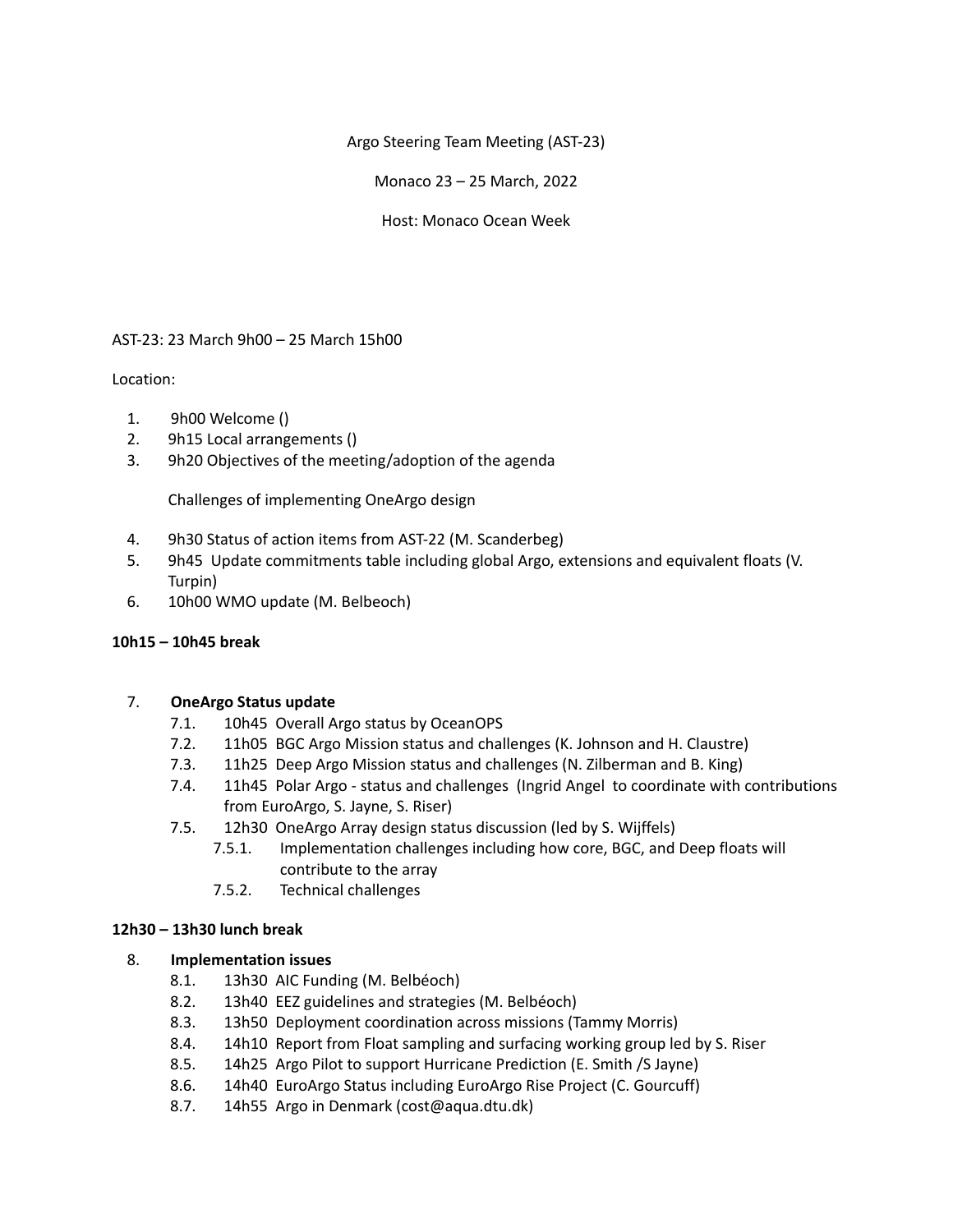- 8.8. 15h05 Core Argo Best Practices paper (T. Morris)
- 8.9. 15h15 Discussion items from National Reports and a quick oral round table of highlights or key issues

## **15h30 – 16h00 break**

# 9. **Data Management and related issues**

9.1. 16h00 Feedback from ADMT-22 (S. Pouliquen, M. Scanderbeg)

Report to include DMQC status for each Argo mission & status update on DMQC priorities, funding and needs.

- 9.2. 16h20 QC'ing and Distributing RBR Pilot Data (A. Wong)
- 9.3. 16h30 Argo NVS reference tables (V. Paba)
- 9.4. 16h45 Metadata, tech data from manufacturers into data system (who?Brian King?)
- 9.5. 16h55 Report from community of practice working group (P. McMahon, http://www.cmar.csiro.au/argo/dmqc/html/ArgoCop.html)
- 9.6. 17h05 CTD Reference data during COVID (S. Diggs, S. Purkey)

## **End of day one**

## **10. Sensor progress**

- 10.1. 9h00 RBR (S. Wijffels or Clark Richards?)
- 10.2. 9h15 RBR Argo6000 (V. Thierry/B. King/B. Owens)
- 10.3. 9h25 SBE41 under 2000db (S. Hosoda)
- 10.4. 9h35 SBE61 (N. Zilberman)
- 10.5. 9h45 Update on high salinity drift from SBE CTD serial numbers 6100 7000 (A. Wong, J. Gilson, SBE)
- 10.6. 10h00 BGC Sensors (H. Claustre, K. Johnson)

## 11. **UN Ocean Decade, regional science, education and outreach**

- 11.1. 10h10: Forum debrief from AST members linked to programs & possible next steps
- 11.2. 10h40:
- 11.3.

## 12. **Float performance & evaluation of the health of the array**

10h40 Report & discussion on current float lifetimes, including by core, Deep, BGC Mission (Led by V. Turpin, M. Belbéoch with input from community)

**11h00 – 11h30 break**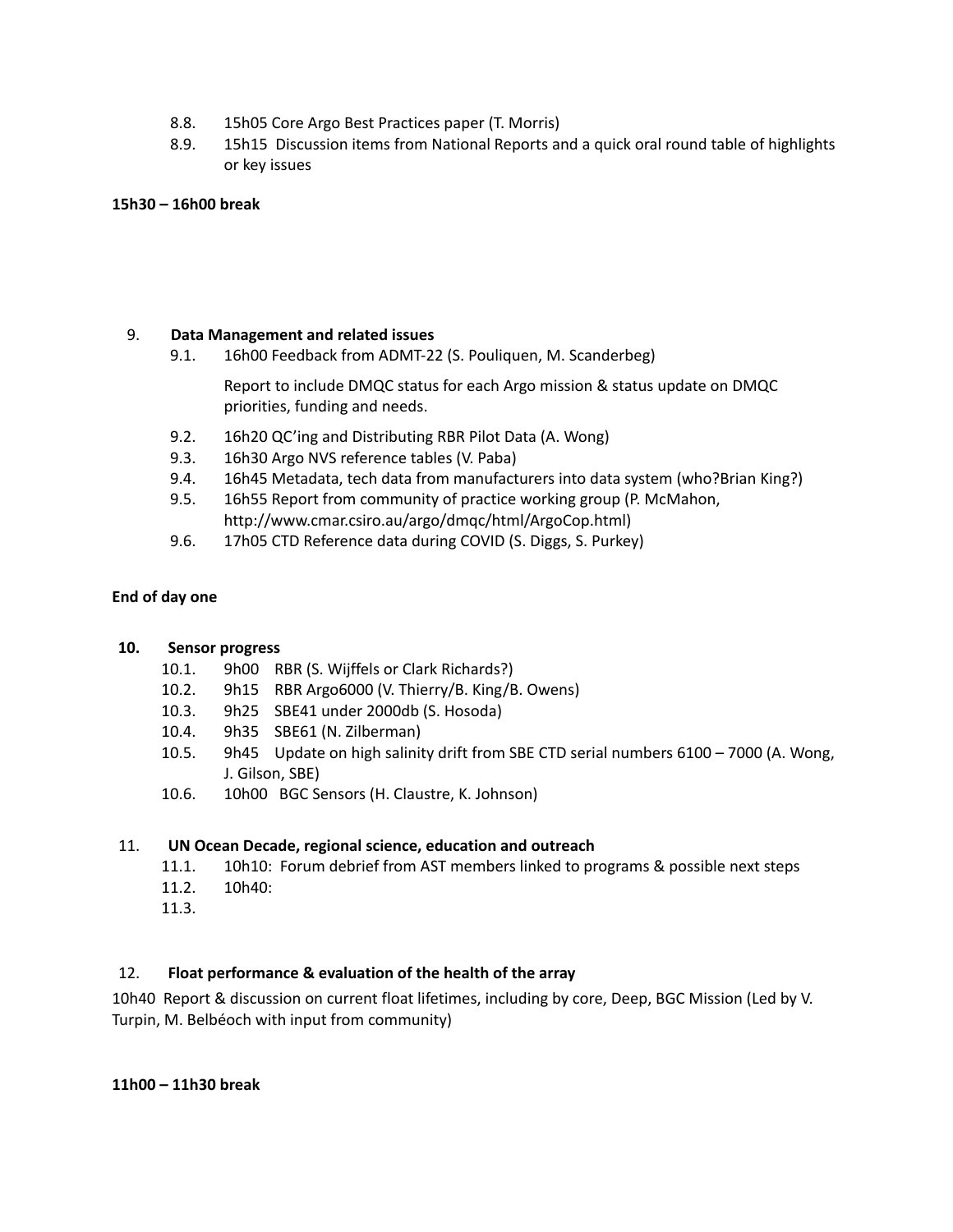# 13. **Technical updates on floats, including float production and supply chain issues**

# 13.1. **Under-ice floats**

- 13.1.1. 11h30 Estimated positions for under-ice floats (P. Oke, EuroArgo)
- 13.1.2. 11h40 Under-ice floats (S. Riser)
- 13.1.3. 11h50 SIO Arctic float (D. Rudnick)

## 13.2. **Core floats**

- 13.2.1. 12h00 APEX ? (P.Oke)
- 13.2.2. 12h10 ALTO (S. Wijffels/S. Jayne)
- 13.2.3. 12h20 SOLO-II (N. Zilberman)
- 13.2.4. 12h30 NAVIS? (G. Johnson)
- 13.2.5. 12h40 HM2000? (Zhenghong)
- 13.2.6.

## 13.3. **Deep Argo floats**

- 13.3.1. 12h45 Deep SOLO (N. Zilberman)
- 13.3.2. 12h55 Deep APEX (S. Hosoda)
- 13.3.3. 13h05 Deep NINJA (T. Suga)
- 13.3.4. 13h15 Deep Arvor (V. Thierry)
- 13.3.5. 13h25 HM4000, HM6000 (Zhaoi?)
- **13.4. 13h35 BGC Argo floats (H. Claustre)**

## **13h30 – 15h00 lunch break**

**Vendors? 15h00 - 17h30**

#### **End of Day two**

#### 14. **Demonstrating Argo's value**

- 14.1. 9h00 Argo bibliography (M. Scanderbeg)
- 14.2. 9h15 Argo Steering Team Website Updates (M. Scanderbeg)
- 14.3. 9h30 Data visualizations (M. Scanderbeg, R. Cancouet)
- 14.4. 9h45 Océans Connectés (C. Saout)
- 14.5. 10h00 2<sup>nd</sup> Ocean Observers Workshop Report (C. Gourcuff, E. Rusciano)
- 14.6. 10h15 Upcoming science conferences and technical workshops –

## Argo Science Workshop in Brussels 10 – 14 October 2022

14.7. 10h30 Other Argo outreach activities

## **10h30 – 11h00 break**

- 15. Future meetings
	- 15.1. 11h00 ADMT-23: AOML